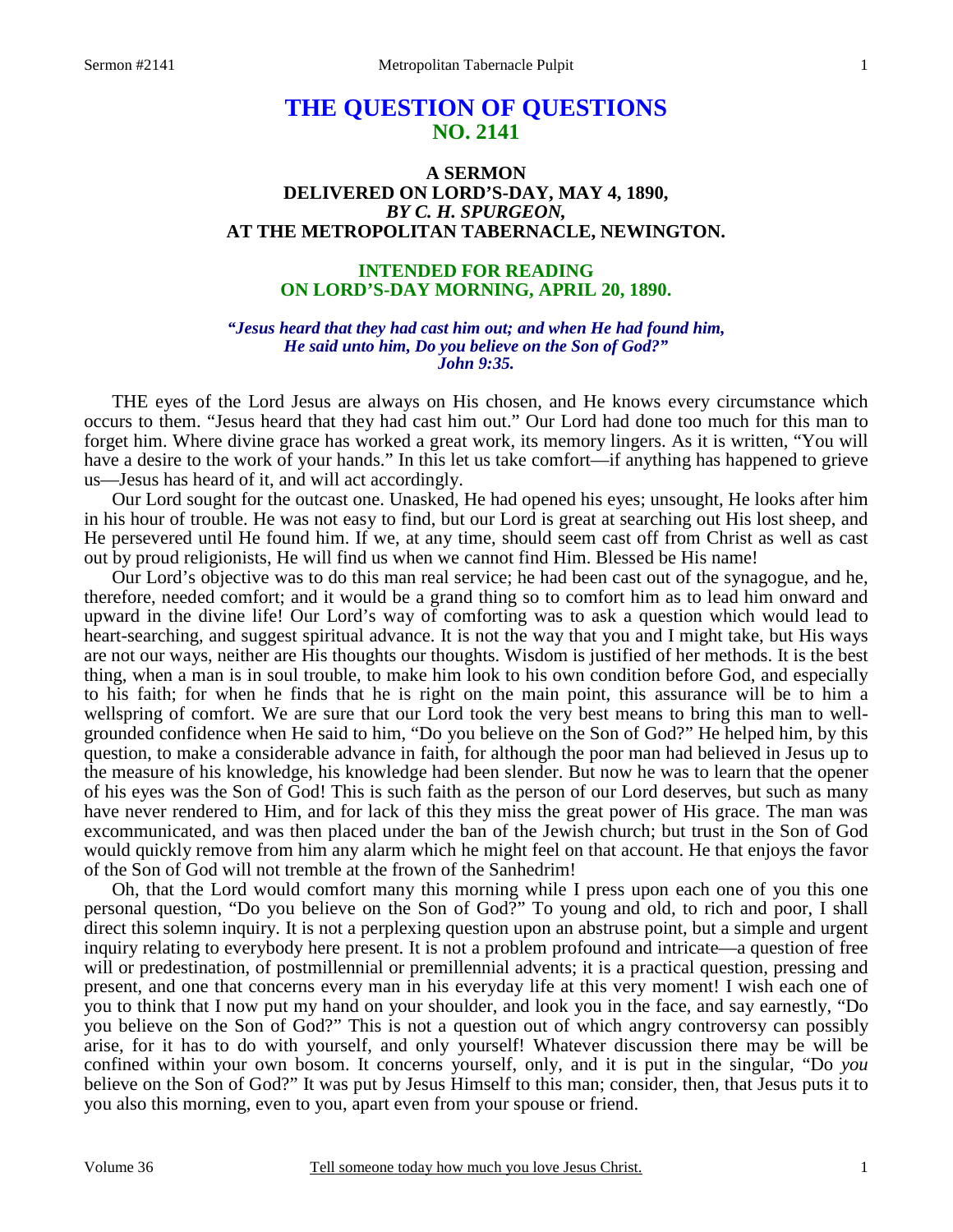**I.** I shall begin pressing home the question, by the help of the Holy Spirit, by making the remark that THE QUESTION NEEDS TO BE RAISED. It must not be taken for granted that you believe on the Son of God. "Oh, yes, I am a Christian," says one. "I was born in a Christian country. I was taken to church while a babe, and was duly christened, and I now repeat the creed. Surely this is sufficient proof of my faith!" Or possibly you say, "My mother took me to the meeting house before I could walk, and ever since I have never quit the ways of old-fashioned Nonconformity." All this may be so, but it is not to the point. "Do you believe on the Son of God?" This is a *spiritual* and vital question which cannot be thus set aside. You reply, "My moral character has always been correct. In business I have always discharged my liabilities, and I have always been ready to help every charitable institution." I am glad to hear all this. Still, it does not touch the matter now in hand—this query goes deeper than outward *conduct*. Hear it again—"Do you believe on the Son of God?"

*Numbers of moral, amiable, generous, and even religious people have not believed on the Son of God*. Excuse me; I cannot let you slip through in the crowd. I must lay hold upon you with a holy vehemence that even forgets courtesy for the moment, and I must say to the best of you, "Do you believe on the Son of God?"

*Though this man had been scrupulously obedient,* yet our Lord asked the question! It may be I speak to some who say, "I have been at all times obedient to the duties of religion. Whatever I have found to be commanded of God in His Word, I have carefully carried out." Was it not so, also, with this man born blind? The Savior put clay upon his eyes, and told him to go to the pool of Siloam, and wash off the clay; the man did exactly as he was told. He did not go to another pool, but to the pool of Siloam, and he did not attempt to get the clay from his eyes by any other process than that of washing. He was very obedient to Christ, yet the Lord said to him, "Do you believe on the Son of God?" No outward observances, however carefully carried out, will obviate the need of the inquiry, "Do you believe on the Son of God?" I am afraid some of you have not been very careful in fulfilling outward ordinances, and for this you are blameworthy; but if you had been scrupulously exact, no outward observances, however carefully followed out, can exempt you from the question, "Do you believe on the Son of God?"

 This man, in addition, *had passed through a very remarkable experience*. He could say, "One thing I know, that whereas I was blind, now I see." He could never forget those long nights while a child, a youth and a man. All those years no ray of light had ever gladdened him; to him night and day were much the same. He had sat in deep poverty all through that dreary darkness, and learned no art but that of begging. As the cooling water touched his eyes, and washed away the clay, the sunlight streamed in upon the midnight, and he saw! He had undergone all that change, and yet the Savior said to him, "Do you believe on the Son of God?" So, my dear hearer, you may be a very altered man, and yet you may not be a believer on the Son of God! You, my dear sister, may be a very different woman from what you used to be; and when you tell your experience, it may be very remarkable, and well worthy of being recorded in a book; and yet this question must be pressed upon you! Whatever your experience may be, do not forget *self-examination!* Say not, "I never need question myself; for such experience as I have had settles my position. I am not so childish as to look within, or have a doubt about my faith; so remarkable a case as mine may not be suspect." Talk not so, for if our Lord, who knew the change this man had undergone, yet said to him, "Do you believe on the Son of God?" I also must take liberty to press home, upon the most remarkable person here, the same personal inquiry—"Do you believe on the Son of God?"

 This man, in addition to his reception of bodily sight, *had exercised a degree of faith in the Lord Jesus*. If you follow the chapter through, you will see that he had some sort of faith in Christ while he was blind, or he would not have gone to Siloam to wash away the clay. And when he saw, he did not doubt that Jesus had really made him whole, and he avowed the fact. He also said, "He is a prophet." He went further still, for he said, "If this man were not of God, He could do nothing." He had believed as far as his light helped him to believe so that the germs of faith were in him! Yet our Lord Jesus Christ pressed him with the inquiry, "Do you believe on the Son of God?" Beloved friends, you, too, may never have been troubled with skepticism. It may be you have not even examined the grounds of your faith because you have never been tempted to suspect them. You have taken in the gospel from your youth as clearly true, and so you have believed it without being much perplexed. I am thankful that you have done so. Still, do you believe in Jesus Christ as the Son of God? Is Jesus *God* to you? Do you trust Him as able to do *anything* and *everything* for you? Is He to you "able to save to the uttermost them that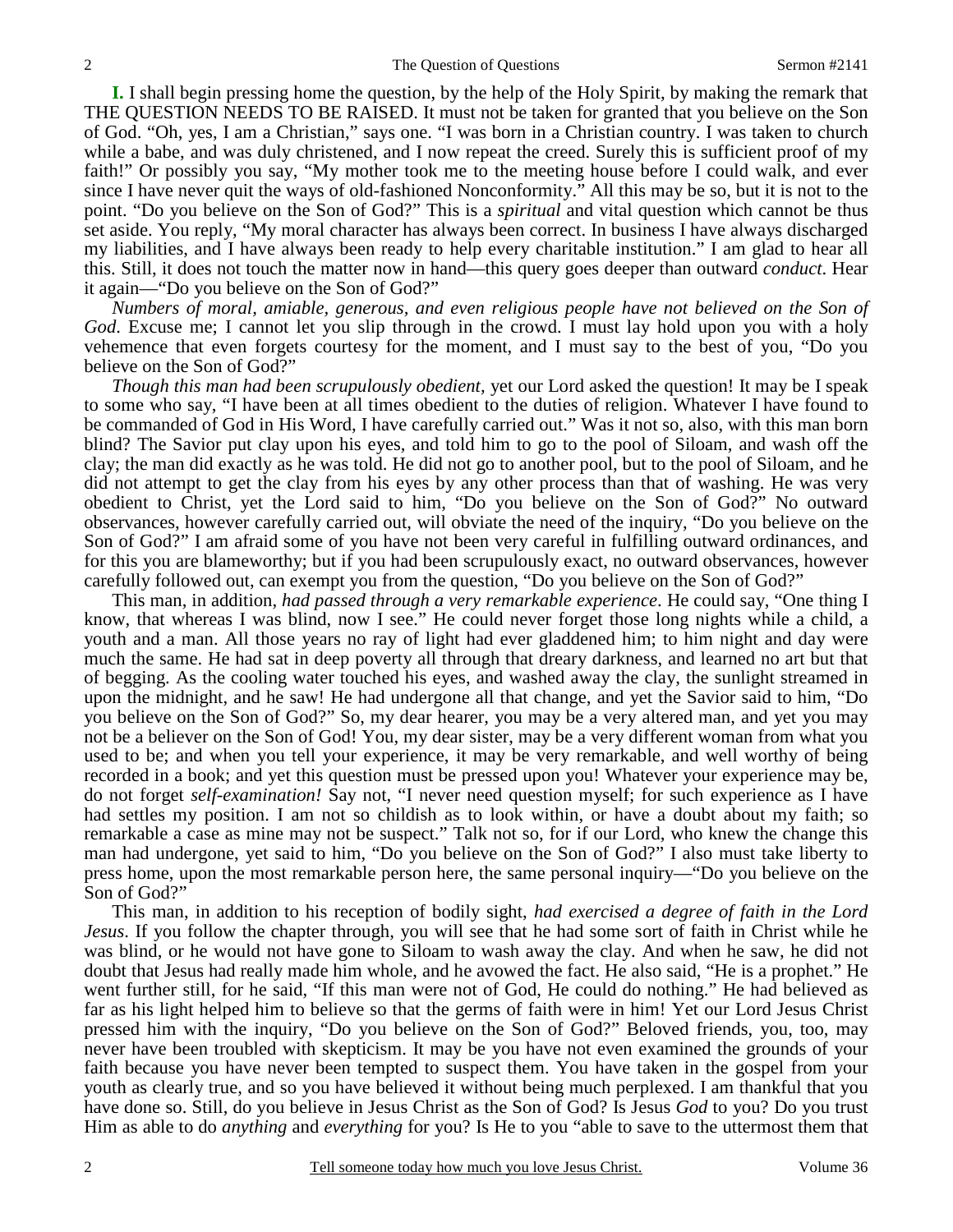#### Sermon #2141 The Question of Questions

come unto God by Him"? If not, may the Lord help you to take this higher step, for short of this you have not received the true Christ of God! It is of very small use to say, "Oh, yes, I believe in Christ, the noblest of examples. I believe in Christ, the most instructive of prophets." Do you believe in Him also *as the Sacrifice*, as the Priest, the Savior, and the Salvation? And gathering all up in one, do you believe in Him *as the Son of God?* Do you believe in the Son of God, as revealed in Holy Scripture?

 Furthermore, this man *had spoken out bravely for Christ*, as you saw in the chapter which we read just now. "He spoke out like a Trojan," said one. Say, rather, "like a Spartan." He was cute, shrewd, sharp, and unanswerable! The learned doctors were nowhere in comparison with the blind beggar whose eyes had been opened! He stood up for the man who had given him sight, and allowed no charge to lie against Him. His statements were short but full, and his answers were themselves, unanswerable! Who would have thought that a blind beggar could have fashioned such a logical argument as he did? Yet to this bold confessor, the Savior had to say, "Do you believe on the Son of God?" Ah, my friend! As a preacher you may be able to declare the gospel very clearly to others, and you may enforce it with powerful arguments; but, "Do you believe on the Son of God?" Even in your case the question must be plied. Some of you may remember that story which is told in one of Krummacher's books. I half forget it myself, but it was somewhat on this wise. The preacher had delivered himself of a solemn discourse, and was waited upon, on the following Monday, by one of his hearers, who said, "Sir, if what you said last Sunday was true, what will become of *us?"* Now, if he had said, "What will become of *me?"* the preacher would have explained still further to him the gospel in the usual way. As it was, he parried the word, "us." But his visitor almost unconsciously, said, "Alas, dear sir! If these things are so, what shall we do?" The Lord used that plural pronoun to the awakening of the preacher who had not been converted though he thought he had been! Oh, that we who speak for God may also hear the Lord speak to us! I know the good preacher, and love him right well, who, when he was himself preaching, as he had done for years, was saved through the personal application of his own sermon. He is a minister of the Church of England, but he did not know the Lord. While he was preaching, the Lord applied to his heart with power a gospel truth which so affected him that he spoke with the accent of conviction which is natural to the renewed man. At last a Methodist, who was in the church, shouted out, "The parson's converted! Hallelujah!" And all the people broke out with cries of praise. The preacher himself joined in the universal joy, and they sang together, "Praise God, from whom all blessings flow!" Oh, what a mercy it is when the waiter at the Lord's feast is himself fed! Should not those who are to bear the healing balm to the sick be themselves healed? I have not been ashamed to speak in my Lord's name, nor have I blushed to defend His cause before His enemies. Yet I would remember that I may have done all this, and yet may not have known the King to whom I have been a herald! O friends, how terrible it would be to have cast out devils in His name, and yet to be unknown of Him! Therefore, we press the question, "Do you believe on the Son of God?"

 This man had gone further, still, for *he had suffered for Christ*. He had been put out of the synagogue for bearing witness to the power of Jesus; but none the less for this he had to hear the question, "Do you believe?" Yes, you, dear friend, may have been laughed at by your relatives for your religiousness. You may have had to quit a good situation because of your determination to be honest, temperate, and pure. You may at the present moment stand under the ban of some cold-hearted church because you have been more earnest than was desired. But as much as I appreciate your fidelity, you must excuse me if I buttonhole you in the Lord's name, and ask, as Christ did to this man, "Do you believe on the Son of God?" It is one thing to play the hero before our fellowmen, and another to be true in the secret chamber of our own soul. You are bold in your confession, but do you really believe in the Lord Jesus? Can that bold confession be supported by your *life?* I hope you are not a Defender of the Faith after the manner of Henry the Eighth who wore the title, but was by no means worthy of it! Come, my eloquent friend, do you live as you talk? Do you feel, yourself, as you would make me feel? "Do you believe on the Son of God?"

 You will see, dear friends, from the run of my talk that I am not for letting *anybody here* escape the personal question. My venerable friend who has been an officer of this church longer than anybody else will not refuse to ask himself this question. My beloved sister in Christ who has conducted a Bible class for years, and that other who has been so useful in the schools—neither of these will refuse to answer this searching word, "Do you believe on the Son of God?" I must dare to make inquiry of yonder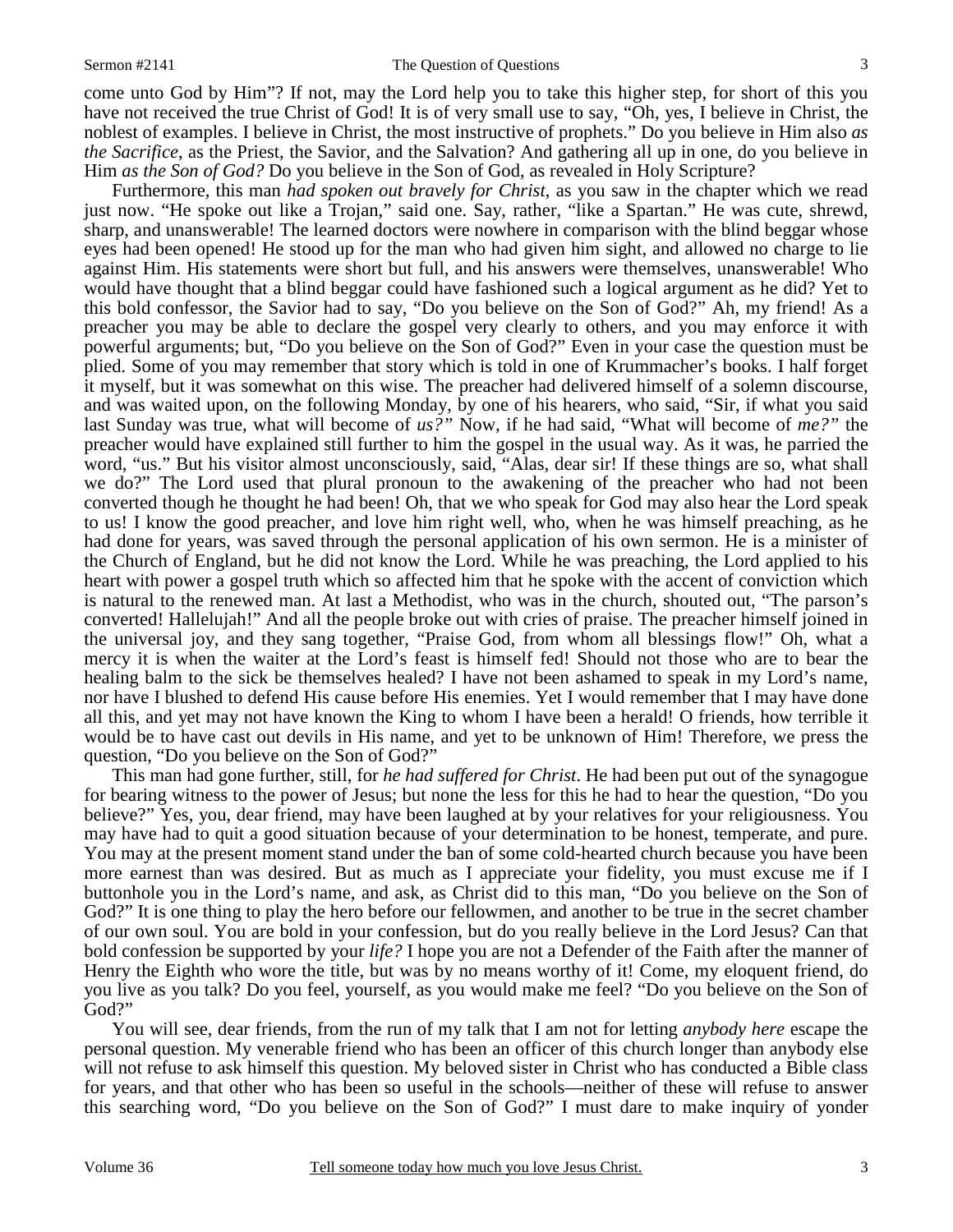minister. My father in Christ whose shoe laces I am not worthy to unloose; I must even ask of you, as I do ask of myself, "Do you, for yourself, in very deed, believe on the Son of God?"

 This question must thus be raised, and raised for everybody because many people nowadays do *not* believe on the Son of God. There are many about who would be mightily offended if we denied their right to the name of Christian who, nevertheless, know not "the Son of God." These folks admire a man who will concoct a sermon to show that they may be Christians, and not believe on Jesus as God. I shall preach no such sermon until I lose my reason; but I shall press upon this unbelieving age this vital question—"Do you believe on the Son of God?" Man, if you do not so believe, your faith falls short of that which Christ would have you possess, and you had need take heed lest it fall short of landing you in heaven! With a Savior less than divine you have a religion less than saving. How is it with you? Will you believe on the Son of God, alone, or run with the vain multitude that see nothing in Him but a man?

 I think every man here will say, "You need not apologize, dear sir, for asking the question, for it is one we have to ask ourselves." Indeed, I know it is so! Who is there that lives after so pure a sort that he never has to try this issue? We have heard persons cry out against the hymn—

> *"'Tis a point I long to know Oft it causes anxious thought: Do I love the Lord or no? Am I His, or am I not?"*

But if a man never has an anxious thought about his state, *I* should have a great many anxious thoughts about him! One of our poets has well said—

### *"He that never doubted of his state He may, perhaps, he may too late."*

There are so many things about us all which we need to mourn over, and these set us asking the questions, "Is my faith the faith which works by love, and purifies the soul? Do I truly believe on the Son of God?" At times we rejoice in an absolute certainty as to our faith in Christ, and the Spirit Himself bears witness with our spirit that we are the children of God. But at other seasons we are exercised with great searchings of heart, and no question causes us greater anguish than this—"Do I believe on the Son of God?" It will be woe to us if, after all, our profession, experience, and effort have no more than the name of faith, and the notion of faith—but be found devoid of the life of it in our souls! Yes, the inquiry of our text is a question which ought to be raised.

**II.** But, secondly, THE QUESTION CAN BE ANSWERED. I am sure it can be answered, or our Lord would not have asked it, for He was never so unpractical as to go about the world asking men questions about themselves which it was not possible to answer. "Do you believe on the Son of God?" is an inquiry to which you can give the answer if you will—"Yes," or, "No." I beg to press you to practical action upon it.

*It were, indeed, a most unhappy thing if this question could not be answered*. Suppose we were condemned to live in a state of perpetual doubt as to our being believers in the Lord Jesus? This would involve an awakened man in a condition of constant anxiety. If I am not sure whether I am in the favor of God, or not, I am in a condition of decided sorrow. I remember hearing a Christian minister say one day in company that no man could be sure that he was saved. Then I wondered what he had to preach that was worth preaching—for if we cannot know that we are saved, then we cannot be sure that we are at peace with God; and this is to be in jeopardy every hour! There can be no peace to the mind of the awakened man if he does not know that he is saved. It is like one at sea who is half afraid that his ship is out of the track, and may soon strike upon rock or quicksand, but is not quite sure whether it is so or not. The captain should take no rest till he has taken his bearings, and found out his position in reference to the dangers of the sea, and the hope of reaching the desired haven. To leave his position a moot point would be to continue in fear, and to court danger; and to leave your faith in question is to imperil a vital point. He must be sadly seared in conscience that can leave this hinge of the soul's condition unexamined.

 There is a possibility of knowing to a certainty that you believe on the Son of God. Did I say there is a *possibility* of it? *Thousands have attained to this certainty*. You can know that you believe on the Son of God as surely as you know that there is a Queen of England, or as surely as you know that you, yourself, exist; and this without falling into fanaticism or presumption! Many among us are so habituated to faith in the Lord Jesus, that we could no more question the existence of faith in our own hearts than we could dispute the fact that our hearts beat! Such assured persons shirk no examination;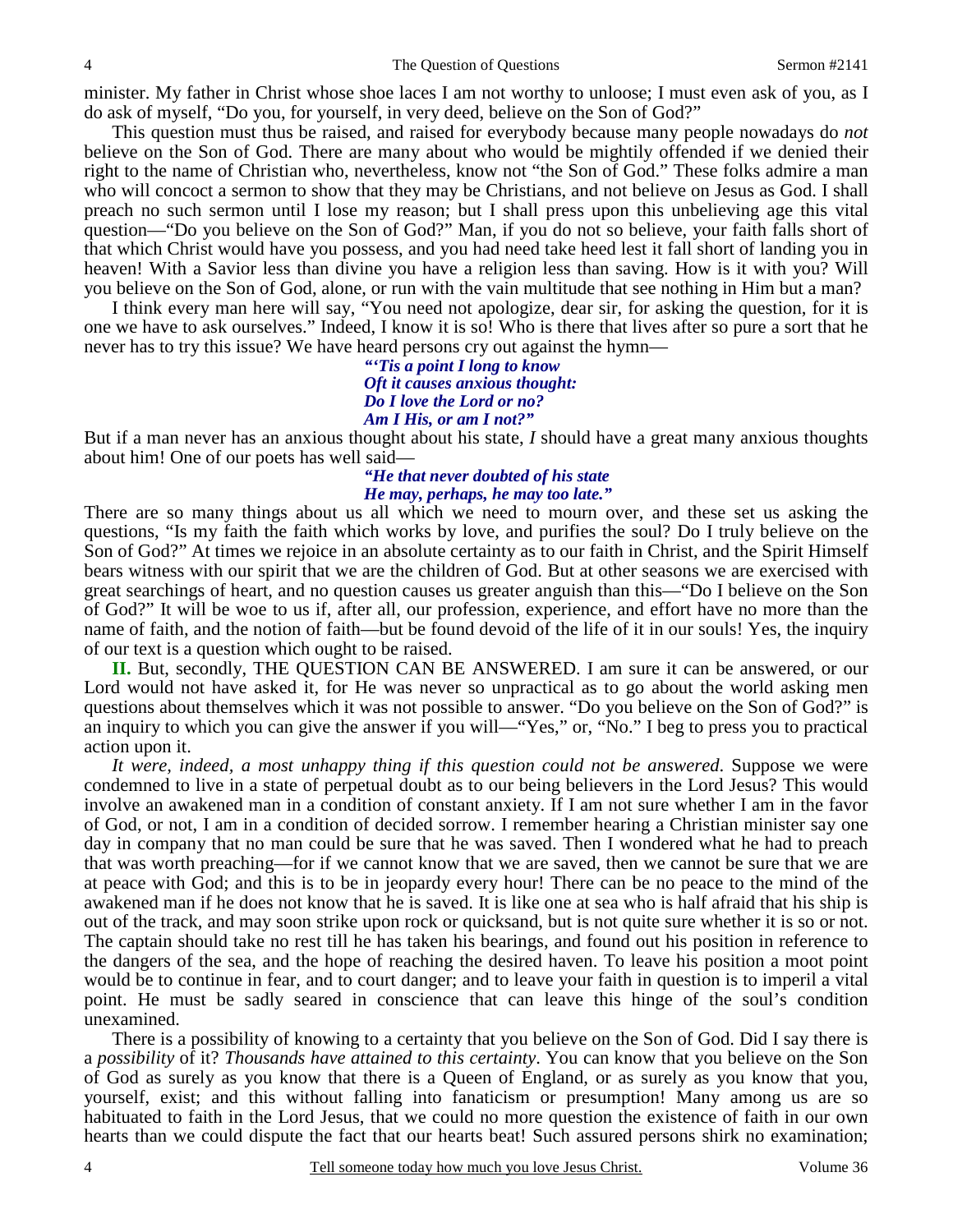#### Sermon #2141 The Question of Questions

for them the more examination the better; for their hope has firm and deep foundations. They can give a reason for the hope that is in them. As sure as mathematical certainty is the confidence of the believer in the Lord Jesus; for we know whom we have believed, and we are persuaded that He is able to keep that which we have committed to Him. There are believers in our Lord Jesus who have gone on for the space of 30 years without a doubt of their faith in Him, because that faith has been in daily, happy exercise upon Him. You can answer the question, "Do you believe?" because you are at this moment believing distinctly, and intensely believing! Those who abide in the light of God's countenance, and feel the Holy Spirit within them, bearing witness with their spirits, are in no doubt as to their possession of faith! If we feel a burning love to God, a growing hatred of sin, a struggle against the evil which is in the world, and somewhat of the likeness to Christ, we may safely infer that these *fruits* of faith come from the *root* of faith. By the work of the Holy Spirit upon life and heart we know and are sure that we have believed in Jesus as the Son of God. I hope I speak to many this morning who are enjoying assurance, and know that they have passed from death unto life.

*It is with some a matter of consciousness*. How do I know that I live, breathe, stand, and walk? I cannot explain to you the mode by which I arrive at certainty on this matter, but I am quite sure that I do live and breathe, and so on! Indeed, the power to question the fact implies it! So a believer may be sure that he believes that Jesus is the Son of God; and while he may not be able to give logical proof, yet he may be, none the less, conscious in his own soul that it is so. And he is correct in his assurance, for even the very power to be anxious after divine grace is an evidence of divine grace! If there is any question about whether you have been a believer or not for the last 20 years, do not fight that question; but begin at once to believe, the Lord helping you! Turn your eyes to the cross, and trust yourself wholly with Christ from this good hour, and then you will believe, and the act will shine out its own proof! Say from your heart—

> *"Just as I am—without one plea But that Your blood was shed for me And that You bid me come to Thee— O Lamb of God, I come!"*

Thus coming you will know that you *have* come, and by continuing to come you will grow *assured* that you have come! Let not the past be the main inquiry, but settle the immediate present. May the Holy Spirit cause the sacred fire to burn, and then you will feel the flame before long. To say, "I do now believe on the Son of God," is the best way of answering the question about your condition.

 If you want further help to solve the question, *there are marks and evidences of true faith* by which you can readily test yourself. Do you inquire, "Do I believe on the Son of God?" then answer this: Is Christ precious to you? "For unto you who believe He is precious." If you love and prize Him as the most precious thing on earth or in heaven, you could not have this appreciation of Him if you were not a true believer! Tell me again, have you undergone the change called the new birth? Have you passed through a process which could be described as being brought out of darkness into marvelous light? If so, your new birth is a sure evidence of faith, for these things go together; faith is a proof of regeneration, and regeneration is also a proof that you have faith in the Son of God.

 Again, are you obedient to Christ? For faith works by love, and purifies the soul. Is it so with you? Has sin become bitter? Do you loathe it? Has holiness become sweet? Do you follow after it? I do not ask whether you are *perfect;* but is the whole current of your soul towards *being* perfect? Can you say that if you could live entirely without sin, it would be the greatest delight you could have? That absolute perfection would be heaven to you? Ah, then it shows which way your mind goes! It shows that there is a change of nature, for no unrenewed heart pines after perfect holiness! Your heart is bending towards Christ's perfect rule and sovereignty, and I am sure that you have believed that He is the Son of God. You are resting upon Him with a true and living faith, if you take up His cross heartily and follow Him. Again, do you love God? Do you love His people? "We know that we have passed from death unto life because we love the brethren." Do you love His Word? Do you delight in His worship? Do you bow in patience before His rod, so that you take up the bitter cup and say, "Your will be done"? These things prove that you have faith in Jesus. Look well to them.

 But supposing, after using all inquiries and tests, you still say, "Sir, this is a grave question, and requires great care. I have not settled it yet"? Then follow this man in *his* method. When he was asked, "Do you believe on the Son of God?" he turned to the Lord, and replied with another question to the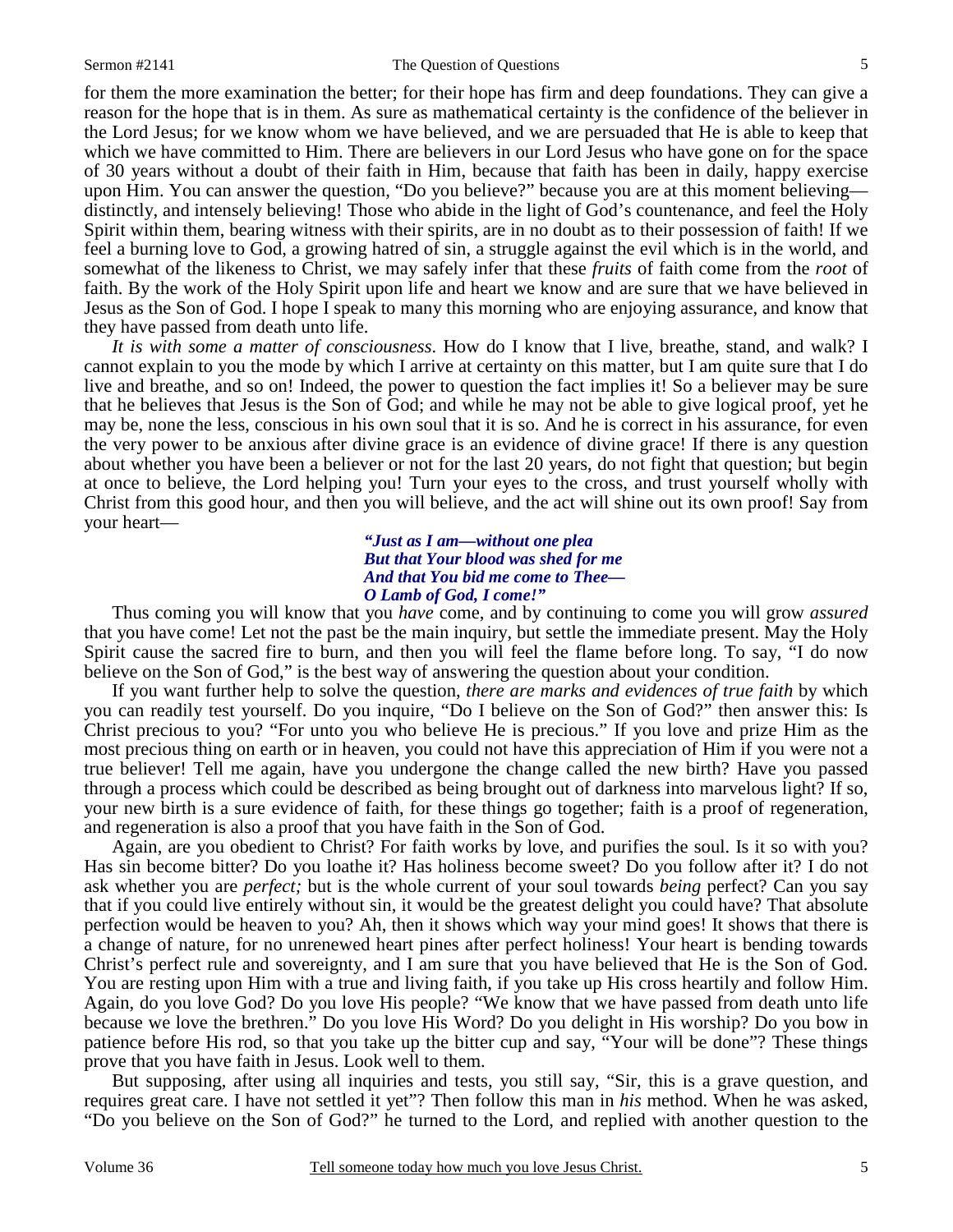Lord Jesus. *We may resort to Jesus for aid*. He who had once been blind eagerly asked, "Who is He, Lord that I may believe on Him?" Turn, then, O inquirer, in the moment of your distress, and cry, "Lord Jesus, I beseech You teach me to know You better, that I may have more faith in You." Go to Jesus for faith in Jesus!

 Moreover, *there are certain great truths upon which faith feeds,* and, to be sure that you have faith, you had better think of these truths of God. May the Lord be pleased especially to reveal Himself to you, so that you may know Him, and thus may believe on Him! O soul, you will not long be in any doubt if you perceive those glorious things which concern your Lord! Know *who* He is, and *what* He is, and what He has done, and this will enable you to believe in Him as the Son of God! As men were accustomed, when hardly pressed before the courts, to say, "I appeal unto Caesar," so do you appeal unto Christ Himself, and rest assured that in Him you will find deliverance! If your faith is hidden from yourself, it is not hidden from Him; and if you cannot call it forth by thoughts of the work of grace within. Turn your mind towards your Savior, and covenant head in heaven—and faith will open itself as the cups of the flowers open to the sun! The question can be answered.

**III.** Thirdly, THE QUESTION SHOULD BE ANSWERED, AND SHOULD BE ANSWERED AT ONCE. If I could, I would concentrate all *your* thoughts upon this one investigation which to each man so vitally concerns himself—"Do you believe on the Son of God?" Answer this from your own soul. I am no father confessor; be father confessors to yourselves. Let each man give his verdict at the bar of his conscience. Answer, also, as in the presence of Christ, for like the man in the narrative, you are in His presence now! Answer for yourself before the heart-searching, heart-trying God. Answer it to men, also, for this your Savior deserves of you. Be not ashamed to say outright, "I do believe on the Son of God." This fact must not be hidden away in a corner. Remember how our Lord in Holy Scripture always puts open confession side by side with faith as a part of the plan of salvation. You will never find anywhere in the Word of God—"He that believes, and takes the Lord's Supper shall be saved"—but you do find it written, "He that believes and is baptized shall be saved." Why does *baptism* take such a prominent place? Partly because it is the ordained form of *open confession* of faith in the Lord Jesus Christ! The passage is parallel with that other, "He that with his heart believes, and with his mouth makes confession of Him, shall be saved." What less can Christ expect than an outspoken faith if there is any faith at all? Will you bring to Him who redeemed you a cowardly faith? To Him that intercedes for you, a dumb faith? To Him that opened your eyes, a faith which dares not look your fellow men in the face? No! No! Speak! And speak out, and let the world know that He who died on Calvary is to you, if not to anybody else, the Son of God! The question ought to be answered—answered before men—and answered at once! Do not delay, but make haste to keep your Lord's command.

 The question ought to be answered at once because *it is of first importance*. If you do not believe on the Son of God, where are you? You are not alive unto God, "For the just shall *live* by faith." You cannot stand, for it is written, "You *stand* by faith." You cannot work for God, for it is faith that works by love. Where is your justification if you have no faith? "We are justified by faith." Where is your sanctification? Does not the Lord say, "Sanctified by faith that is in Me"? Where is your salvation without faith? "Believe on the Lord Jesus Christ, and you shall be saved." You cannot *be* or *do* anything acceptable without faith, for, "without faith it is impossible to please God." You are in an evil case, and will soon be in a worse one unless you can say—"I believe that Jesus is the Son of God, and I trust Him as my all in all." He that does not believe on the Lord Jesus Christ is under present condemnation, for "He that believes not is condemned already." *Condemned already*; and therefore this question must be answered immediately, unless you are content to abide under wrath, and content to live unreconciled to God! While sitting here you are in danger of the wrath to come. Can you be at ease?

 Remember, you are losing time while you are in ignorance as to your faith. If you do not believe in Jesus, you are spending your days in death, and in alienation from God! If it is a question whether you *have* believed on the Son of God, it is no question that you are losing comfort and happiness. If you go up and down this troubled world without knowledge of your own salvation; without an assurance of your acceptance with God, you are losing power to honor the name of the Lord by a joyful conversation. You are in an inconsistent position, and in an inconvenient one. If you really have not believed in Jesus Christ, the Son of God, you are resting short of eternal life! Meanwhile, you come up to the Lord's house, and unite avowedly in worshipping Him while you deny Him the first essential of true worship namely, your faith in Him!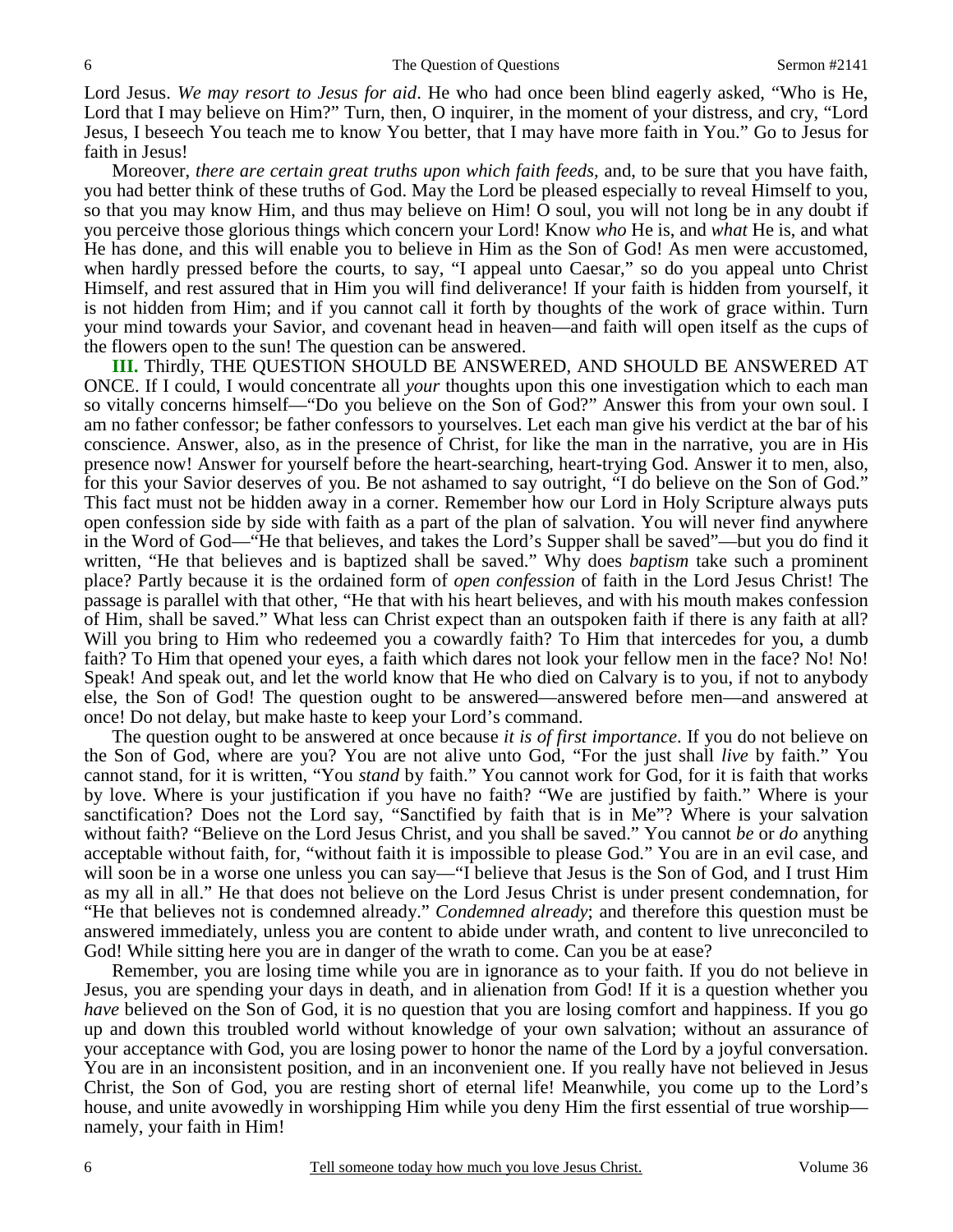#### Sermon #2141 The Question of Questions

 Ah, dear friend, if you have not believed that Jesus is the Son of God, the hope that you will ever do so grows fainter every day! The longer a man lingers in any state, the more likely it is that he will continue there. When men have long been accustomed to do evil, the prophet cries over them, "Can the Ethiopian change his skin, or the leopard his spots?" It is an awful thing to have heard the gospel so long in vain. If even the appeals of Calvary are lost on you, what remains? Gospel-hardened sinners are hardened, indeed. Some of you have been unbelievers in the Lord Jesus Christ for 50 years, and, I fear, will die in unbelief; and what then? The portion of unbelievers is terrible. "If you believe not that I am He, you shall die in your sins." Horrendous words! "*Die in your sins*." That is what will, in all probability, happen to many of you; no, it will surely happen unless you believe on the Son of God! Come, therefore, to this question at once. Do not delay for an hour. If the answer is unsatisfactory, the case can be altered if attended to at once. He that has not as yet believed on the Son of God may yet do so. Still is time afforded you; do not despise the respite of mercy. Upon you shines the light of another Sunday; long-suffering is not yet exhausted. The gospel is still preached in your ears; the day of hope is not over! The Bible is still open before you, and the gate of mercy is open, also, for all who will enter by faith. Therefore I pray you to now believe on the Son of God! You may not live to see another Lord's-Day; therefore snatch the present opportunity. Soon will the tidings come to us about you, as they have so often come about others, "He is dead," or, "She has gone." Since eternity can be molded by today, I pray you, awaken yourselves! Look to your faith in Jesus, for if that is right, all is well; but if that is found wanting, all is wanting.

**IV.** So I close with my fourth point which is this: THE QUESTION MAY BE OF THE UTMOST IMPORTANCE TO US IF WE ANSWER IT.

 "Do you believe on the Son of God?" Suppose that the question has to be answered in the negative. If you are compelled to sigh, and say, "No, no!" then be it so, and look the truth in the face. It will tend to awaken you from your carelessness if you know where you are. One came to join the Christian church the other day who said, "While I was at my work in the parlor, this thought suddenly came to me, 'You are an unsaved woman.' I could not shake it off. I went down to my cooking in the kitchen, but it followed me. From the fire, and from the water I seemed to hear the accusation, 'You are an unsaved woman.' When I went in to my meals, I could scarcely eat my bread because of this choking thought. It haunted me, 'You are an unsaved woman!'" It was not long before that unsaved woman sought the Lord, and became a saved woman by faith in Christ Jesus! Oh, that I might put this idea into some minds this morning! You are unsaved! You do not believe on the Son of God, and therefore you are in the gall of bitterness, and in the bonds of iniquity! I would like to make the seat you sit upon grow hard, and the very house to grow uncomfortable, so that you should vow, "Please, God, I can but stagger home. I will seek my bedside, and cry for mercy." I wish you were under even greater urgency, and would entreat the Lord for mercy at once; on the spot! You would do so, I think, if you fairly answered this question, and felt that the reply must be, "No." But, supposing you are able to say, "Yes"—this question will have done great service; for it will have brought you great peace. As long as you leave this matter in doubt, you will be tossed about; but when it is decided, you will enter into rest, peace, like a river, shall flow into your soul when you can say—

> *"I do believe, I will believe, That Jesus died for me; That on the cross He shed His blood, From sin to set me free!"*

Know that He is yours, and you will rejoice in Him! You cannot obtain settled peace till you settle this question.

 This done, you will try to do something for Jesus to show your gratitude for His salvation. Until I know that I am saved, I shall have no heart for holy work. A wise man stops at home, and looks after his own concerns when he feels that they are in peril; but when they are all safe, he can look to the interests of his neighbors. When I know I am saved, and that there is nothing more for me to do in that matter, for Christ has finished it all, then I inquire what I can do for *Him* who has done so much for me! Where is the child or the man I can talk to about my Savior? I will go and hunt up lost ones, and tell them of a present salvation. Perhaps I have never dared to speak to my wife, or to my children about eternal life; but now that I possess it, and *know* that I do, because I believe on the Son of God, I will begin to instruct others in this good doctrine. Yes, diligence grows out of assurance.